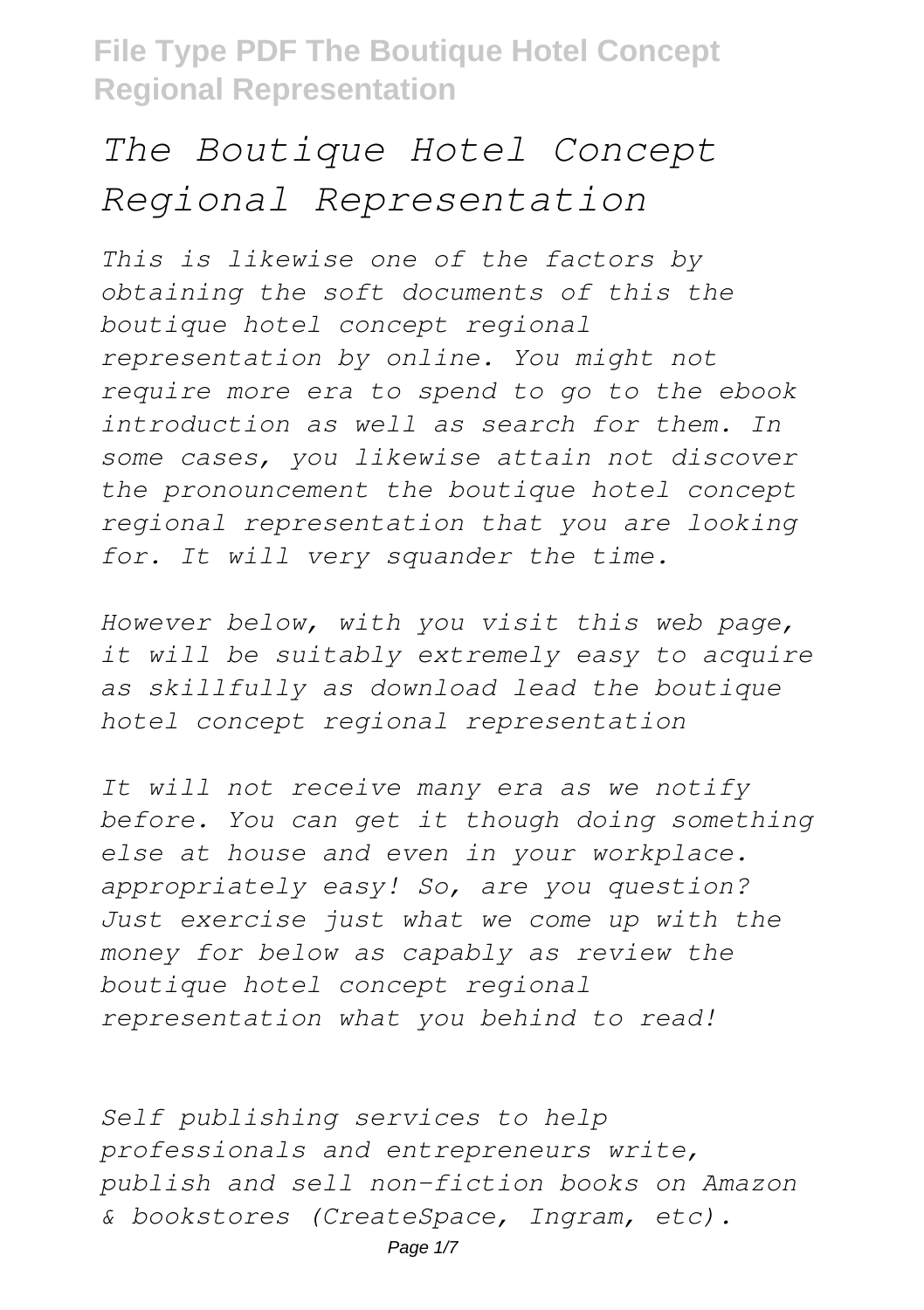*Ancora Punta Cana | Private Residence Yatch club and Marina The boutique hotel Lagarta Lodge in Nosara, on the Nicoya peninsula, is beautifully situated, with two rivers, expansive sandy beaches, and woods along the Pacific shores of Costa Rica. The eco-lodge maintains its own, private nature reserve with magnificent mangrove trees. You will have the perfect vacation experience in the naturally elegant ambiance of our hotel. Especially as ...*

*Bed and breakfast - Wikipedia View The Lodging Conference 2020 Agenda. Whether it's evaluating a deal to grow your portfolio, understanding your hotel's technology requirements, or having a track record with your hotel segment and market…Management performance can affect the market value of your hotel.*

*Welcome | CERVO Mountain Boutique Resort A hotel manager, hotelier, or lodging manager is a person who manages the operation of a hotel, motel, resort, or other lodgingrelated establishment.Management of a hotel operation includes, but is not limited to management of hotel staff, business management, upkeep and sanitary standards of hotel facilities, guest satisfaction and customer service, marketing management, sales management ...*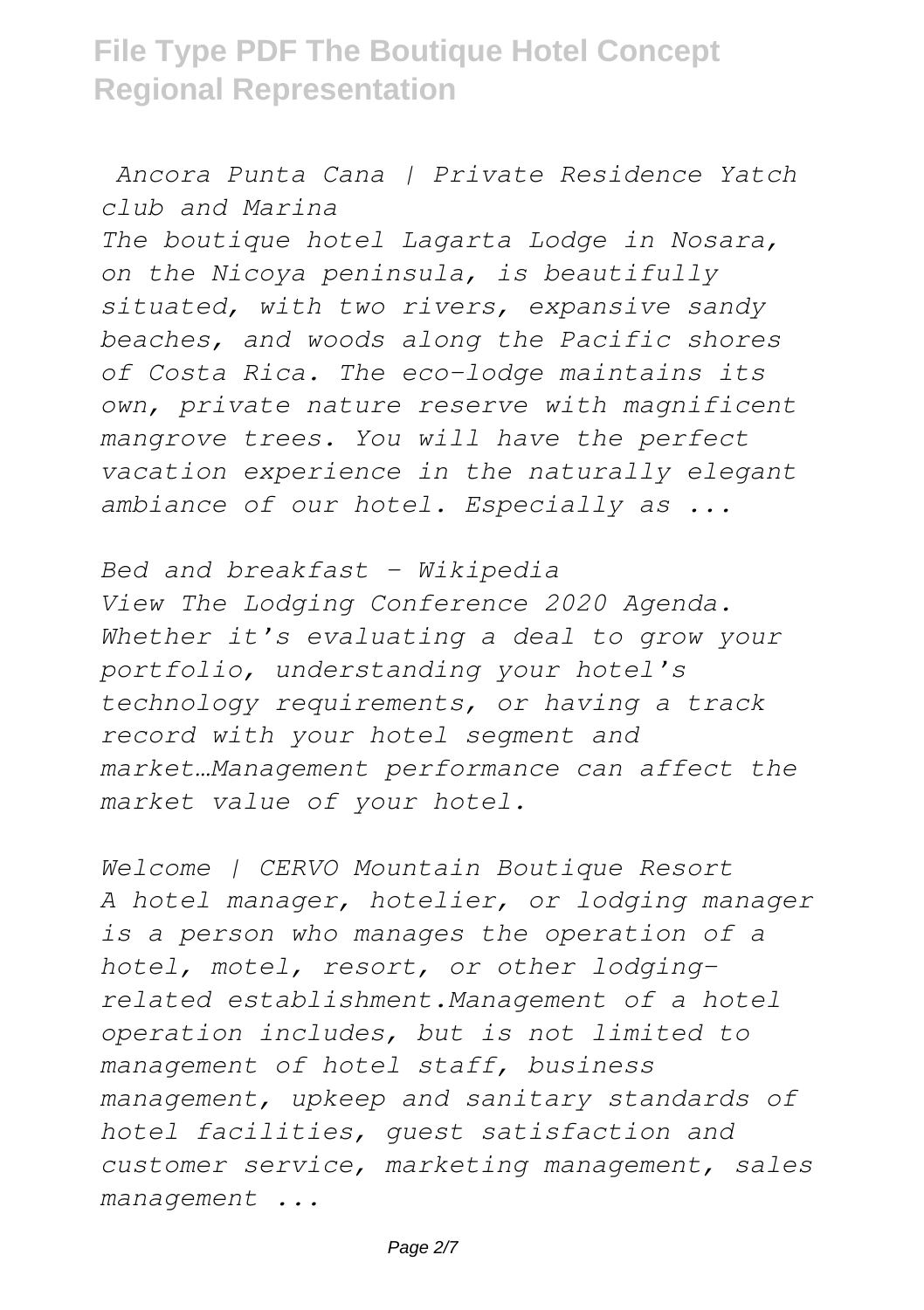*briig boutique hotel - Split, Croatia THE BOUTIQUE HOTEL . Graciously stretched in a private oasis Afitis Boutique Hotel is a retreat in a sublime setting. Nestling in front of the sea in a serene hidden location with green washed gardens, sugar fine sand and crystal clear azure waters this resort synthesises an exotic blend of blue and green.*

*Eat, pay, love: Jeddah boutique nurtures local brands and ... Top 20 most successful boutique interior design firms in the Middle East in 2019 As the design industry in the region continues its phenomenal upswing, one of the most noticeable outcomes is the rise in the number of boutique practices*

*Hotel manager - Wikipedia Our suites. Comfort, convenience, and elegance – these elements reflect the beautiful designs of the ANCORA PUNTA CANA way of living. Thoughtfully arranged around Cap Cana's spectacular marina and built on low-rise docks, each of the resort's 299 spacious suites feature brand-new designer furnishings and innovative architecture, while several ground floor accommodations include private ...*

*Virgin Hotels - Business Development Book your stay. People who book directly get more for their money. Discover now the* Page 3/7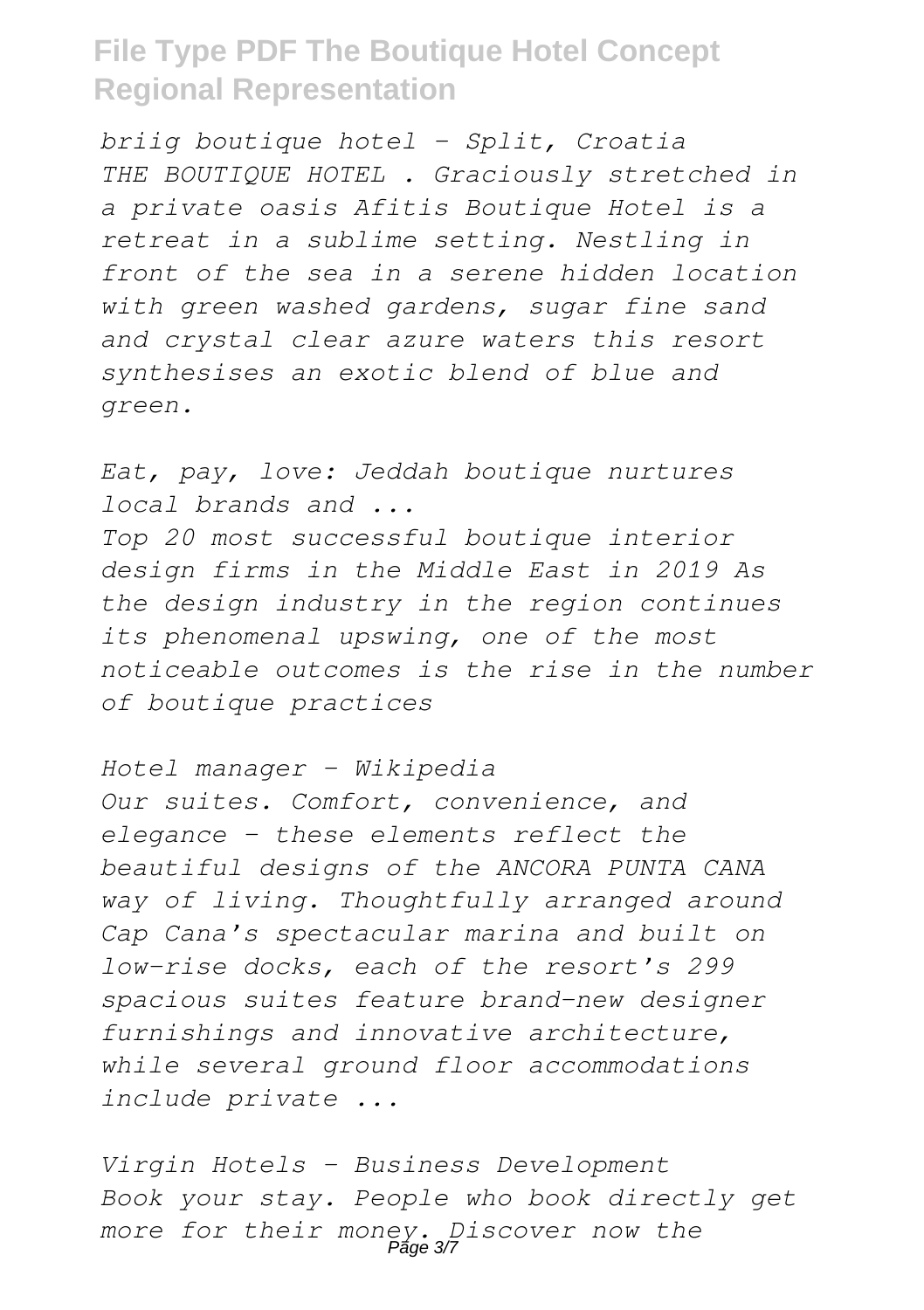*exclusive benefits we offer, such as our best price guarantee with the 5% web special discount and a whole lot more.*

*Home : Hotel Lagarta Lodge, Costa Rica At Hotel Les Grandes Rousses, everything is planned to ensure that your stay is memorable. A top resort in the Alps, Les Grandes allows you to experience both tradition and modernity. Book you stay and sample the best of the French Alps.*

*CORAN boutique spa - Luxury Spa Award Winner, Thailand*

*Partner With Virgin For hotel investment Opportunities. With a highly differentiated hotel proposition, Virgin Hotels offer property owners and developers unique venture capitalist opportunities that tap into evolving trends in consumer tastes.*

*Art Museum, Hotel & Restaurant | Oklahoma City, OK | 21c ...*

*The hotel Edouard 7 boasts 69 comfortable rooms and suites, designed for leisure travelers, corporate guests, families, groups and more. They feature a concept unique in the hotel world: the production of a themebased Couture collection.*

*Top 20 most successful boutique interior design firms in ... As an award-winning hotel development and management company, Concord Hospitality* Page 4/7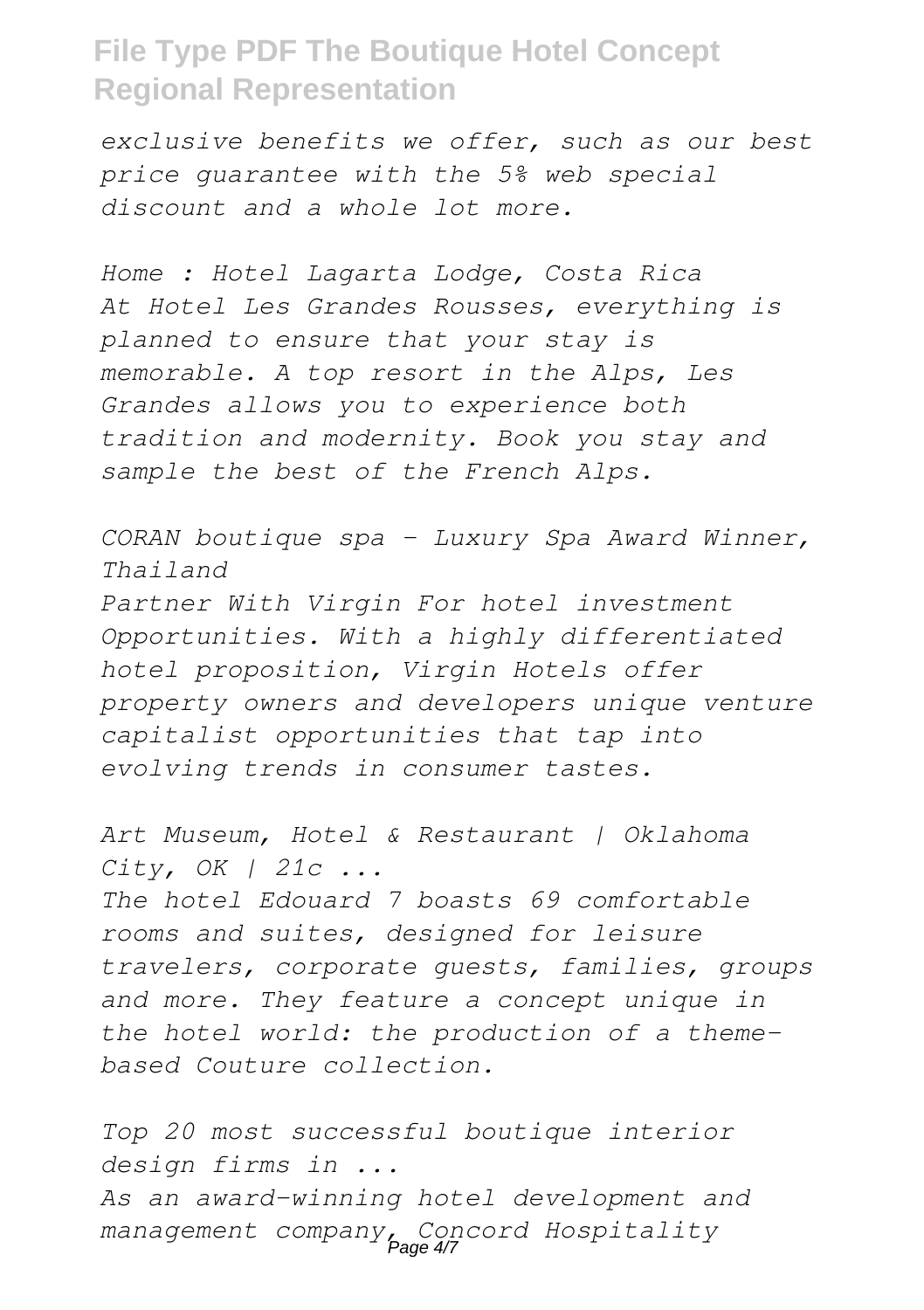*Enterprises Company has spent the last three decades building relationships with investors, partners, and third-party hotel owners on more than \$2.5 billion in premiumbranded properties across the United States and Canada.*

*Hotel Management Companies – Hospitality Net Our Plant has Deep Roots. Building upon a strong foundation and a rich industrial heritage, 21c Museum Hotel Oklahoma City is a contemporary art museum, a 135-room boutique hotel with spacious guest rooms reminiscent of a loft apartment in New York's Soho neighborhood, a cultural civic center and the home of Mary Eddy's Kitchen x Lounge, led by executive chef Jeff Patton.*

*AFITIS | Boutique Luxury Hotel Halkidiki CORAN boutique spa offers supreme hospitality and services in Bangkok,Thailand. Please experience unforgettable spa & massage treatment in Bangkok.*

*rosaetal townhouse RIYADH: Homegrown, a Jeddah-based boutique featuring local and regional brands, celebrated the winter season with food, festivities and live music.*

*Home [www.hoteledouard7-paris.com] SiempreEventos. Search & find events in Panama, or easily add & share your events for FREE! Music, Nightlife, Sports, Arts &* Page 5/7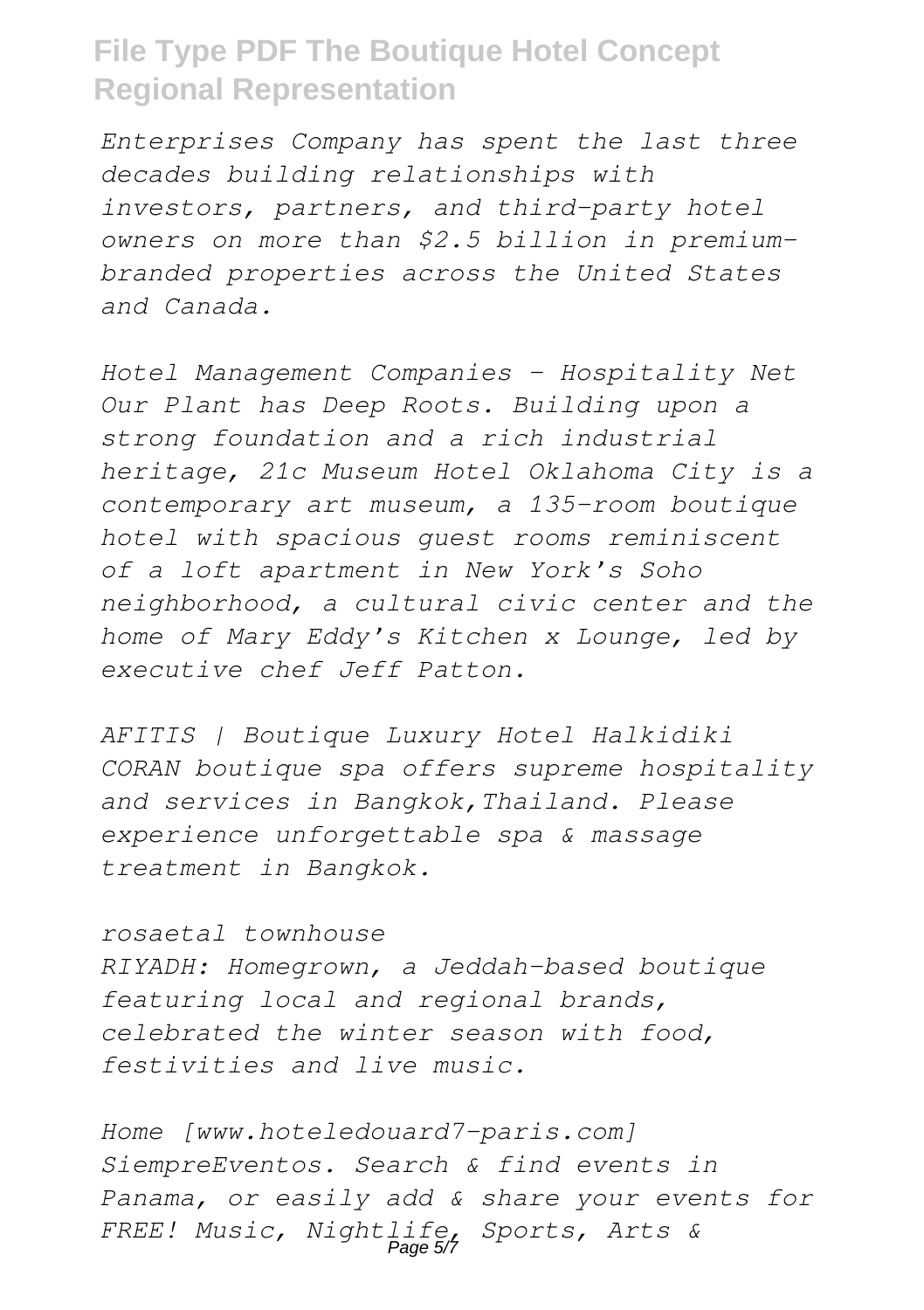*Culture, Food & more near you.*

*The Lodging Conference 2020: Agenda 25hours Hotel Company. 25hours is a dynamic hotel concept which seeks contemporary answers to the requirements of an urban, cosmopolitan target group.*

*Hotel Les Grandes Rousses | 4-star Hotel in Alpe d'Huez ...*

*A bed and breakfast (typically shortened to B&B or BnB) is a small lodging establishment that offers overnight accommodation and breakfast.Bed and breakfasts are often private family homes and typically have between four and eleven rooms, with six being the average. In addition, a B&B usually has the hosts living in the house.*

*The Boutique Hotel Concept Regional With its authentic vibe of the unique Dalmatian heritage and culture, where the traditional meets the modern, briig boutique hotel gives you the opportunity to experience Split and Croatia in a completely different way.*

*Panama Events: Music, Nightlife, Sports & More ... WELCOME TO ROSA ET AL TOWNHOUSE! Located in Rua do Rosário, 233 - in the most trendy artsy neighbourhood, surrounded by art galleries, artist's studios and concept* Page 6/7